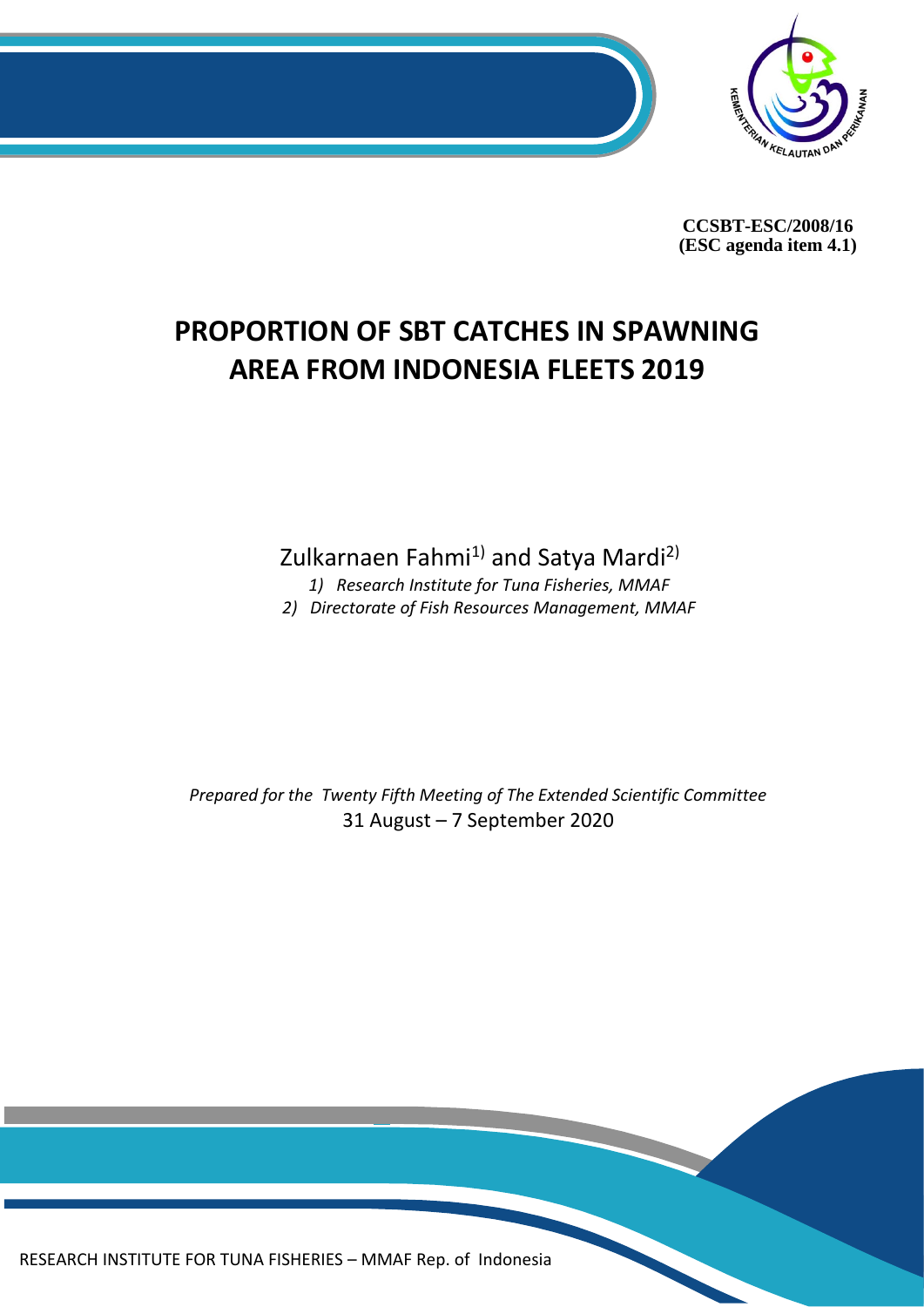#### **Summary**

This paper provide update information on data validation from SBT catches data to confirmed location where SBT catch in spawning area. Data validation process conducted by same method from previous year, overlay various data such as Fishing Vessel's Logbook, VMS data to verify catch location declared in CDS data. Result analysis from CDS data 2019 showed that proportion number of SBT catches with less than 160 cmFL slightly decreased (29%) compared with the previous season in 2018 (34%).

### **Size structure SBT catches from harvesting year 2019**

Southern Bluefin Tuna (*Thunnus maccoyii*) was not primary target by Indonesia longline fishery, therefore historically caught as by-catch from yellowfin and bigeye fishery. Since Indonesia implement Catch Documentation Scheme to improve data collection and monitoring SBT catch, fishing company shall fulfilled information related fishing location and size frequency into CDS form.

However, in some cases, fishermen provide inaccurate catch information whether the SBT was caught in area 1 or outside area 1. This is happen due to several companies / skipper operated their vessel to catch tuna in areas 1 and 2 in one trip or fishermen's awareness of the boundaries CCSBT convention area. In order to answer these problems, a validation process was carried out to provide valid information related to the size structure of SBT that confirmed caught in area 1.

Based on Indonesia's CDS data 2011-2019, it was reported that number of proportion SBT size less than 160 cmFL increased since 2012, this happened commonly due to LL fishery operated outside spawning area. However in 2015-2016 CDS data, even though all SBT catches declared from spawning area, number of small SBT (less than 160 cmFL) catches still record and increased in recent years (Appendix 1).

## **Data Validation Method**

Data analysis had been conducted to confirmed the captured of SBT size less than 160 cmFL in spawning area by utilized data from observer program, logbook and VMS tracking. Data cleaning and truncation primarily based on VMS data tracking, classified if number of tracking vessel more than 70% from all tracking data in one trip was classified operated in spawning area (Appendix 1).

Based on latest analysis result, we can confirmed number of SBT less than 160 cmFL catches in spawning area since 2015-2018 were 214, 350, 621 and 701 respectively, meanwhile in 2019

1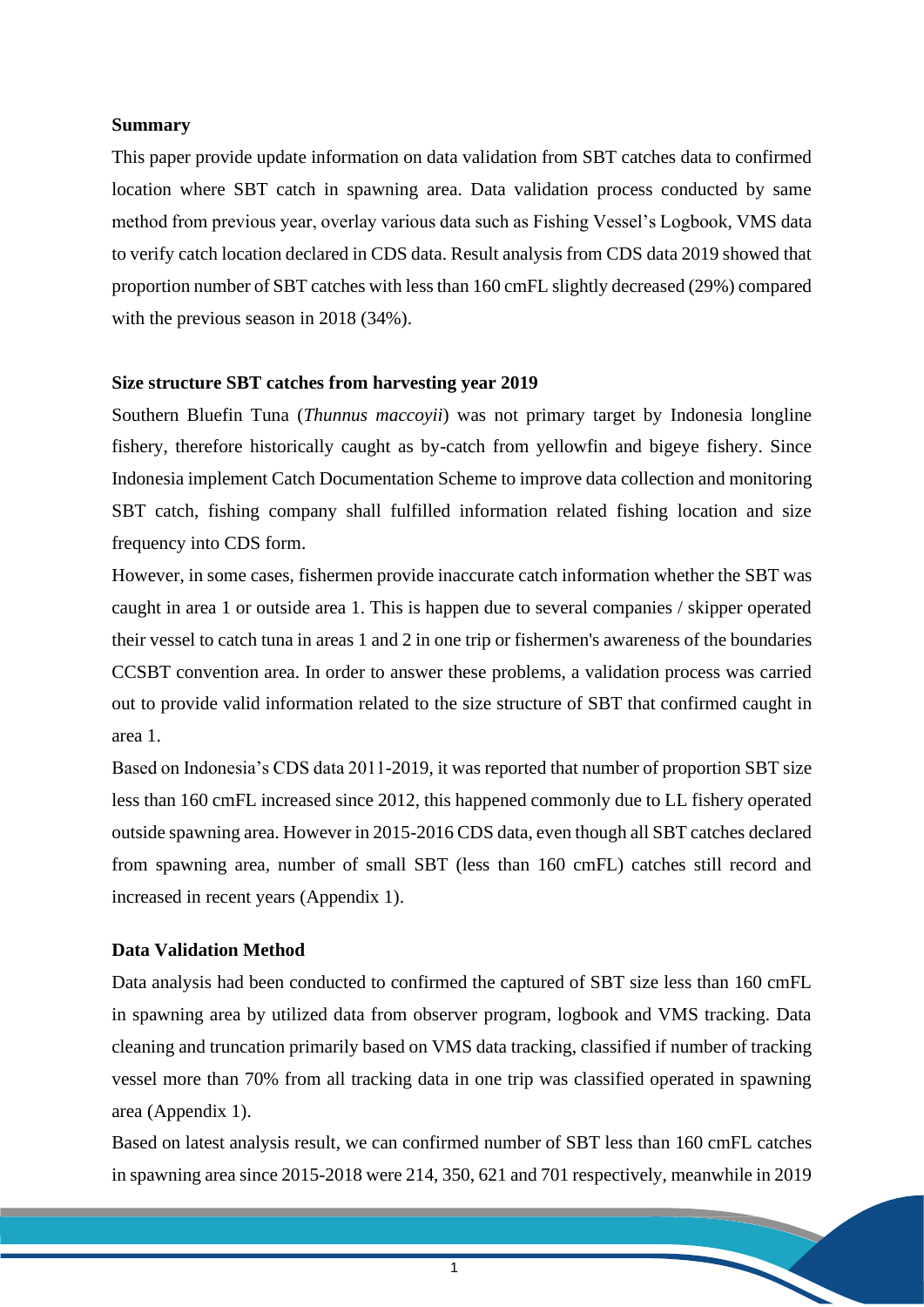number of SBT less than 160 cmFL was 651 (Appendix 3). Length frequency distribution from 2019 data mostly ranged from 130 – 160 cmFL.

Update information based on latest result analysis provide several importance information as  $follows.$ 

- 1. Catches of Indonesian SBT reported through CDS data submission 2015-2018 recorded an increased in number of small SBT (<160 cmFL) in the recent years with the proportion from total catches were 36.2% (2,107 fish), 37.3% (2,392 fish), 50.4% (4,851 fish) and 33.57% (3,637 fish) consecutively. Meanwhile number of SBT less than 160 cmFL from harvesting year 2019 was 22.48% (2,884 fish).
- 2. Size frequency of SBT less than 160cmFL confirmed being catched from spawning area in 2019 ranged between 130 – 160 cmFL.
- 3. The proportion from total catches of SBT less than 160 cmFL originated from spawning area from harvesting year 2019 was 5.07%.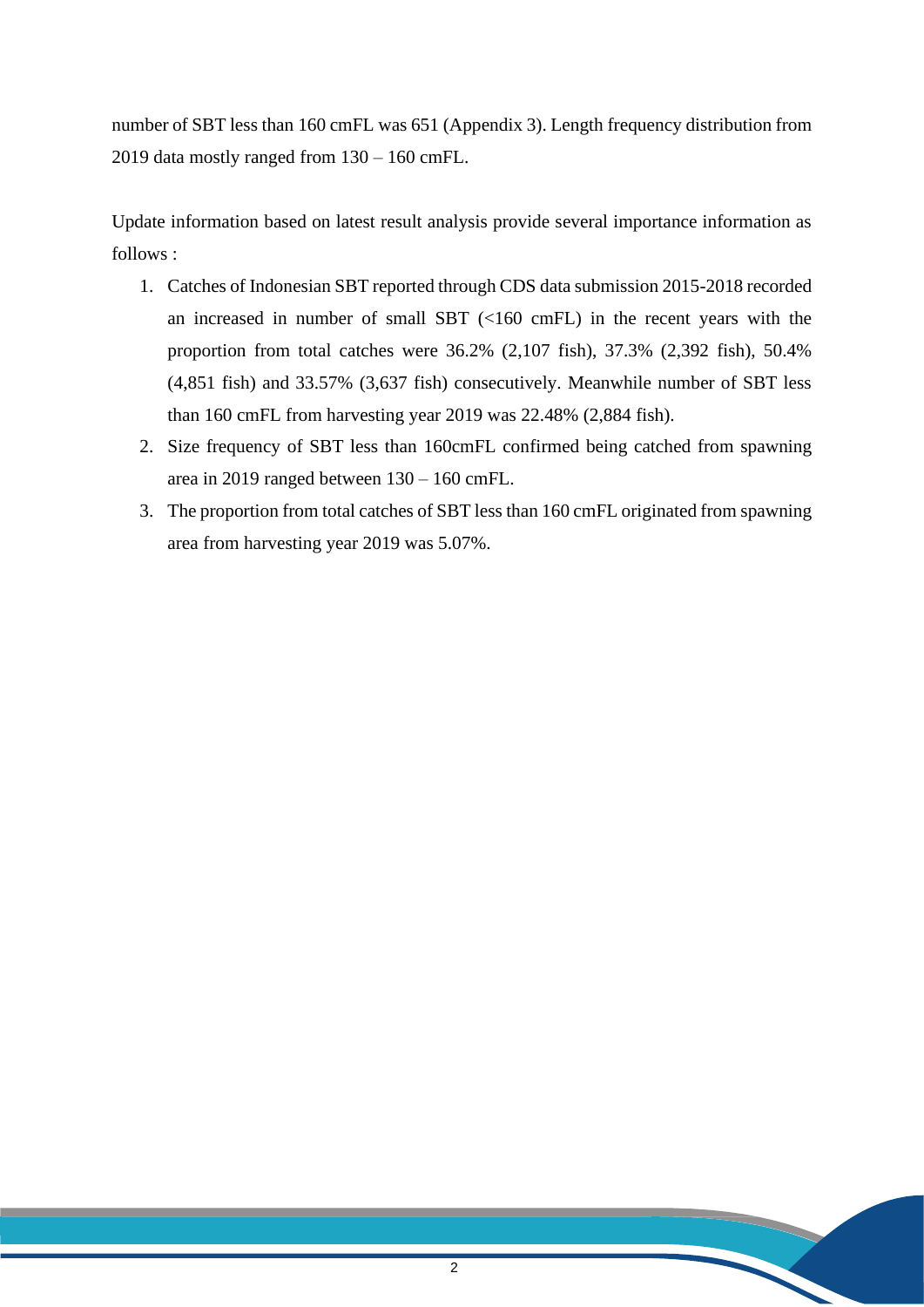#### **References**

- Fahmi, Z., Mardi, S., Setyadji , B. Preliminary Investigation of SBT Catches in Spawning Area from Indonesia Fleets. 24th Meeting of the Scientific Committee incorporating the Extended Scientific Committee. Capetown, South Africa 2 - 7 September 2019. CCSBT-ESC/1909/38.
- Fahmi, Z., Abutohir, W.S., Yunanda, T., Raup, S.A., Setyadji , B., Handayani, R., Mardi, S., Budiato, A. Indonesia Southern Bluefin Tuna Fisheries. A National Report Year 2018. 24th Meeting of the Scientific Committee incorporating the Extended Scientific Committee. Capetown, South Africa 2 - 7 September 2019. CCSBT-ESC/1909/SBT FISHERIES – Indonesia.
- Fahmi, Z., Ruchimat, T., Satria, F., Nugroho, D., Wudianto, Yunanda, T., Setyadji , B., Sadiyah, L., Mardi, S., Utama, F.W. Indonesia Southern Bluefin Tuna Fisheries. A National Report Year 2017. 23rd Meeting of the Scientific Committee incorporating the Extended Scientific Committee. San Sebastian, Spain 3 - 8 September 2018. CCSBT-ESC/1809/SBT FISHERIES – Indonesia.
- Fahmi, Z., Ruchimat, T., Satria, F., Tampubolon, S., Setyadji, B., Sadiyah, L., Mardi, S., Utama, F.W., & D. Nugroho. Indonesia Southern Bluefin Tuna Fisheries. A National Report Year 2016. 22nd Meeting of the Scientific Committee incorporating the Extended Scientific Committee. Yogyakarta, Indonesia 28 August – 2 September 2017. CCSBT-ESC/1708/SBT FISHERIES – Indonesia.
- Fahmi, Z., Satria, F., Sadiyah, L., Retnowati, S.D., Setyadji, B., Nugraha, B., Utama, F.W., Mardi, S. & D. Nugroho. Indonesia Southern Bluefin Tuna Fisheries. A National Report Year 2015. 21st Meeting of the Scientific Committee incorporating the Extended Scientific Committee. Kaohsiung, Taiwan 05 – 10th September 2016. CCSBT-ESC/1609/SBT FISHERIES – Indonesia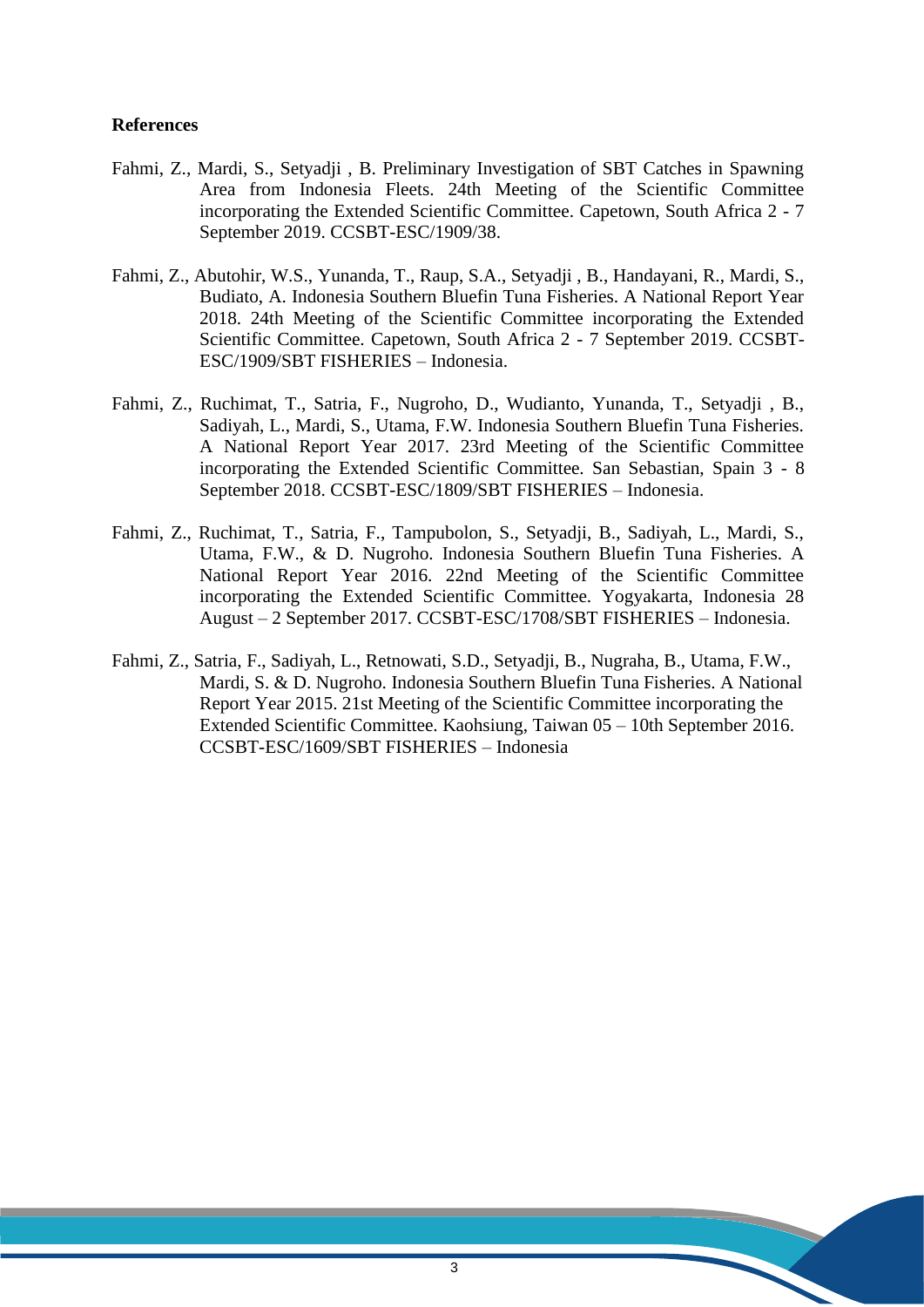**Appendix 1.** Classification of proportion number of tracking in one trip from Indonesia LL vessel based on VMS data



**Appendix 2.** Proportion of SBT less than 160 cmFL small SBT (<160 cmFL) caught in during harvesting year 2011-2019.